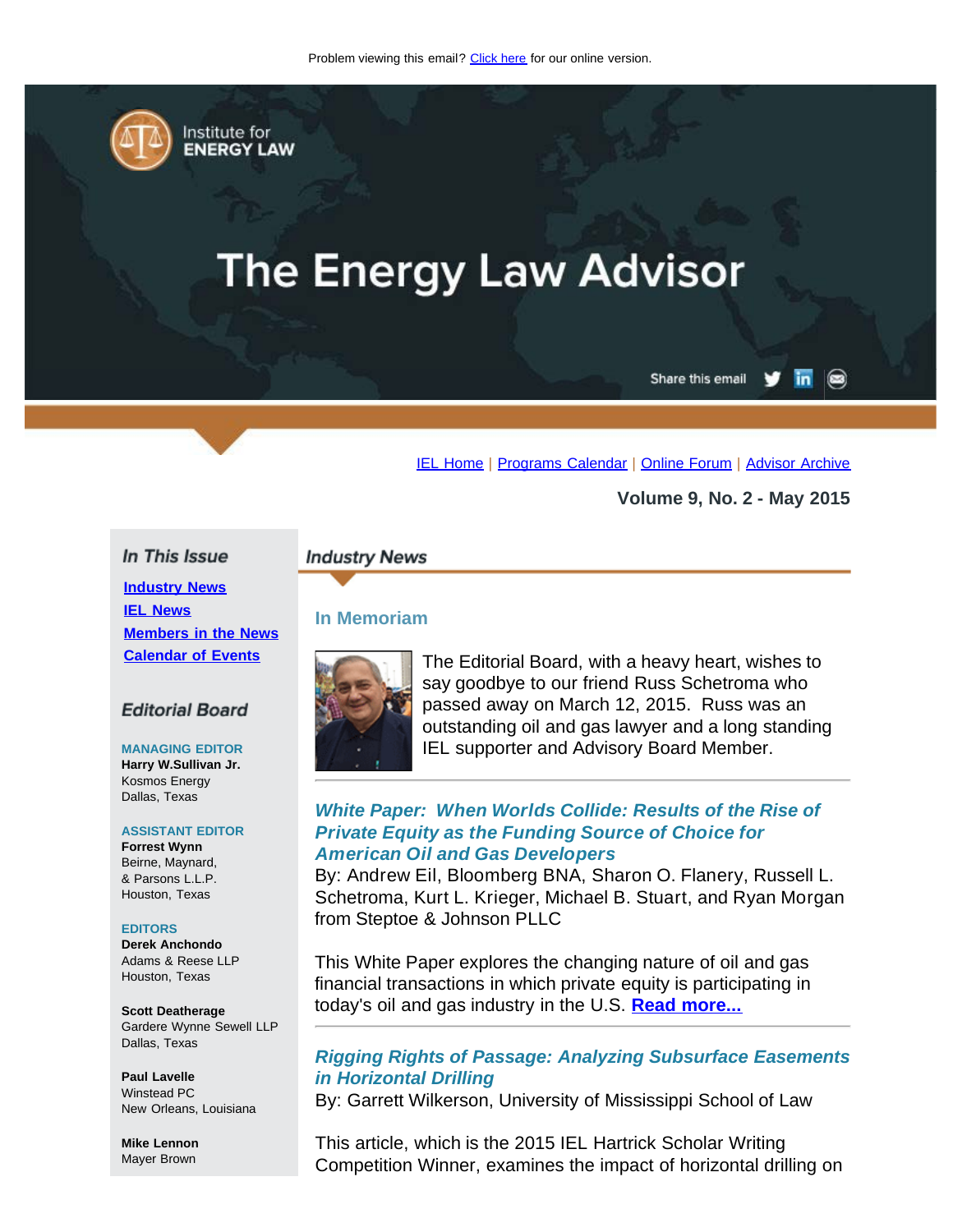#### Houston, Texas

**Jack Massey** Sutherland Asbill & Brennan LLP Houston, Texas

**Christina E. Ponig** DLA Piper LLP (US) Houston, Texas

**Matthew J. Salzman** Stinson Leonard Street LLP Kansas City, Missouri

#### **INSTITUTE FOR ENERGY LAW**

**Wendy Daboval** Chair, IEL Advisory Board Chevron North America Exploration & Production Co. Houston, Texas

**Jay E. Ray** IEL Director Plano, Texas

**David B. Winn** IEL Co-Director and CAIL Vice President Plano, Texas

### **Submissions**

**Industry News** Email **[Harry Sullivan](mailto:harry.w.sullivan@conocophillips.com)** and **[Lilly Hogarth](mailto:lhogarth@cailaw.org)**.

**Member Announcements** Email **[Lilly Hogarth](mailto:lhogarth@cailaw.org)**. Please submit photo with announcement if possible.

© Copyright 2015 - All Rights Reserved

subsurface property rights, including subsurface trespass or interference issues stemming from horizontal drilling. **[Read](http://www.cailaw.org/media/files/IEL/Publications/2015/rigging-rights-vol9no2.pdf) [more...](http://www.cailaw.org/media/files/IEL/Publications/2015/rigging-rights-vol9no2.pdf)**

## *ORRIs, NPIs, and VPPs: Considerations for the Current Financial Environment*

By: Jessica L. Crutcher, William H. Knull III, Kevin L. Shaw, Mayer Brown LLP

This Article examines the use of o verriding royalty interests (ORRI), net profits interests (NPI) and production payments (VPP) as mechanisms for obtaining liquidity in today's low price environment by monetizing the future production of oil and gas. **[Read more...](http://www.cailaw.org/media/files/IEL/Publications/2015/orri-vol9no2.pdf)**

# *What's in your Pipeline Safety Tool Kit? New Recommendations from the American Petroleum Institute are on the Horizon*

By: Amber B. Shushan, Sutherland, Asbill & Brenan LLP

This year, pipeline operators anticipate the publication of the American Petroleum Institute's (API) Recommended Practice (RP) 1173: Pipeline Safety Management System Requirements ("RP 1173"). The API's goal for RP 1173 is to help the industry achieve "zero incidents"" through use of Pipeline Safety Management Systems (PSMS) and improved safety cultures. **[Read more...](http://www.cailaw.org/media/files/IEL/Publications/2015/pipeline-saftey-vol9no2.pdf)**

## *10 Keys to a Successful LNG Export Project*

By: Philip R. Weems, Kathryn Marietta, King & Spalding LLP

With so many LNG export projects proposed for North America, one must question how many will succeed. This timely Article examines some of the attributes that have historically contributed to a successful export project. **[Read more...](http://www.cailaw.org/media/files/IEL/Publications/2015/lng-vol9no2.pdf)**

# *Book Review: Oil and Gas Implied Covenants for the 21st Century*

By: John Burritt McArthur (Juris Publishing, Inc. 2014 (ISBN 978- 1-57823-340-3)

# **[Read more...](http://www.cailaw.org/media/files/IEL/Publications/2015/review-og-vol9no2.pdf)**

## **IEL News**

The IEL will be presenting its 2nd Texas Mineral Title Program in Houston's JW Marriott Hotel on Westheimer on Thursday and Friday, May 14 and 15.

Building on the success of 2013's first Texas Mineral Title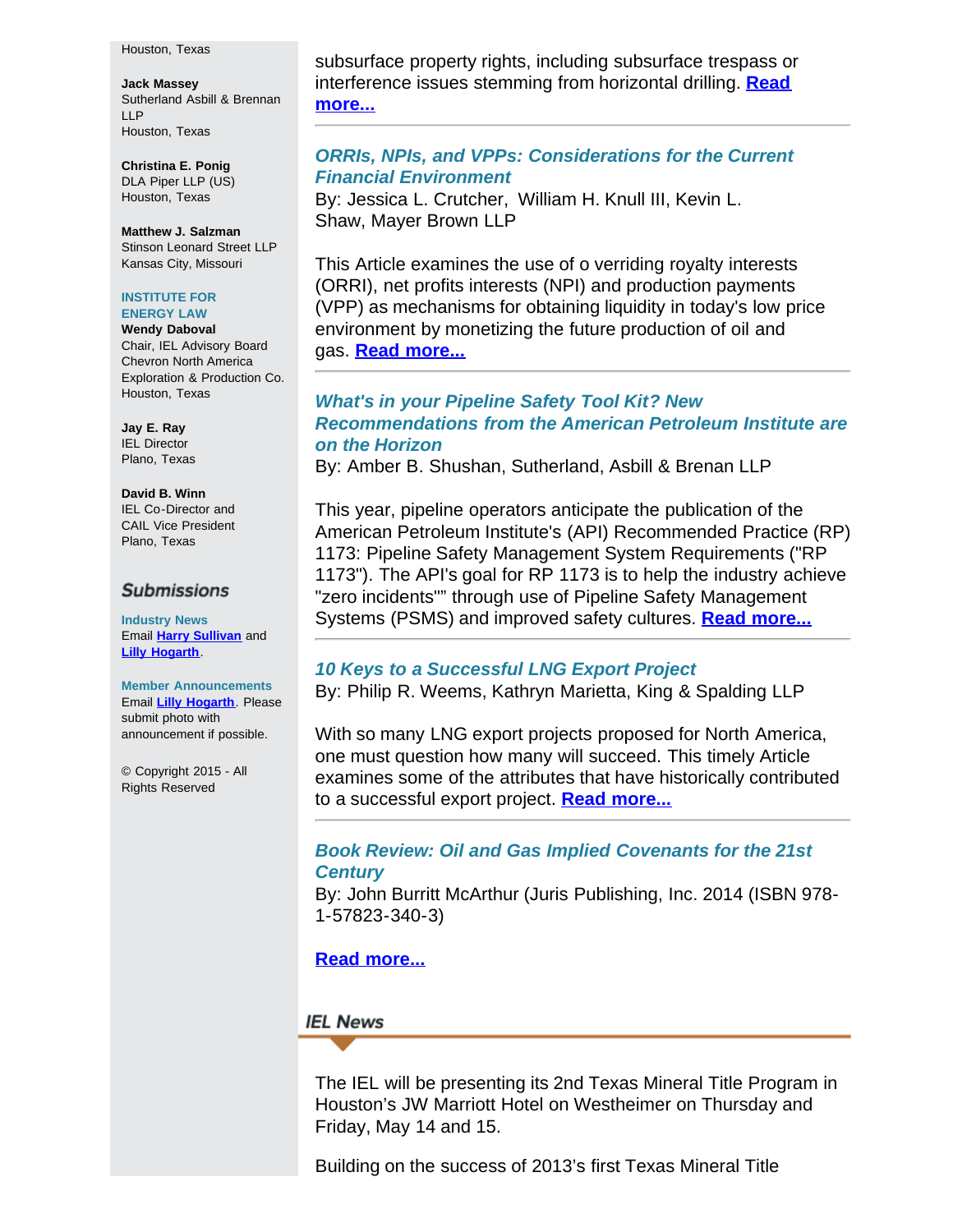Course, co-chairs Kerry Kilburn and George Snell are planning to present again this year. Planned topics include:

- Comprehensive course covering all aspects of title examination
- Exceptionally experienced faculty
- Title standards
- Relationship between title and oil & gas agreements
- Royalties and production issues

The Mineral Title Course is designed for lawyers, landmen and other oil and gas professionals who either are in the business of giving title opinions, or who need to understand Texas land title and oil and gas pooling, spacing and other regulations.

You can find more details and register at [this link](http://www.cailaw.org/institute-for-energy-law/events/2015/mineral-title.html?utm_source=Informz&utm_medium=Email&utm_campaign=Event+Details).

# **Members in the News**

The IEL is proud to welcome 2 new **Supporting Members**:

- **K&L Gates LLP**, Houston with the following Advisory Board Members: Tony Newton, Nicholas Ranjan, Sandy Safro, David Sweeney, David Wochner and Brett Young
- Reed Smith LLP, Houston with the following Advisory Board Members: Kevin Abbott, Nicole Bagnell, Kerri Cox, Craig Enochs, Leah Rudnicki, Stephan Selinidis

In addition to 3 new **Sponsoring Members**:

- **Munsch Hardt Kopf & Harr PC,** Houston, with D. Mitchell McFarland as their Advisory Board Member Representative
- **Shay Glenn LLP**, San Mateo, with W. Benjamin Glennt as their Advisory Board Member Representative
- **SOCAR Turkiye Enerji AS,** Istanbul, with Fatih Yigit as their Advisory Board Member Representative

The IEL also now counts a new **Law School Member**: **Queen Mary University of London - Centre for Commercial Law Studies** in London.

Please help us welcome IEL's newest **Associate Members** and representatives on the Advisory Board:

- **Michael Browning** (Burleson LLP, San Antonio)
- **Kenneth Bullock** (Munsch Hardt Kopf & Harr , Houston)
- **Mark Clark** (Burleson LLP, Houston)
- **Jennifer Douglas-Abubakar** (Abuja)
- **Timothy Garvin** (Sasol North America Inc., Houston)
- **Hugh Hackney** (JAMS, Inc., Dallas)
- **Daniel Harkins** (Daniel C. Harkins, Attorney-at-Law, Springfield)